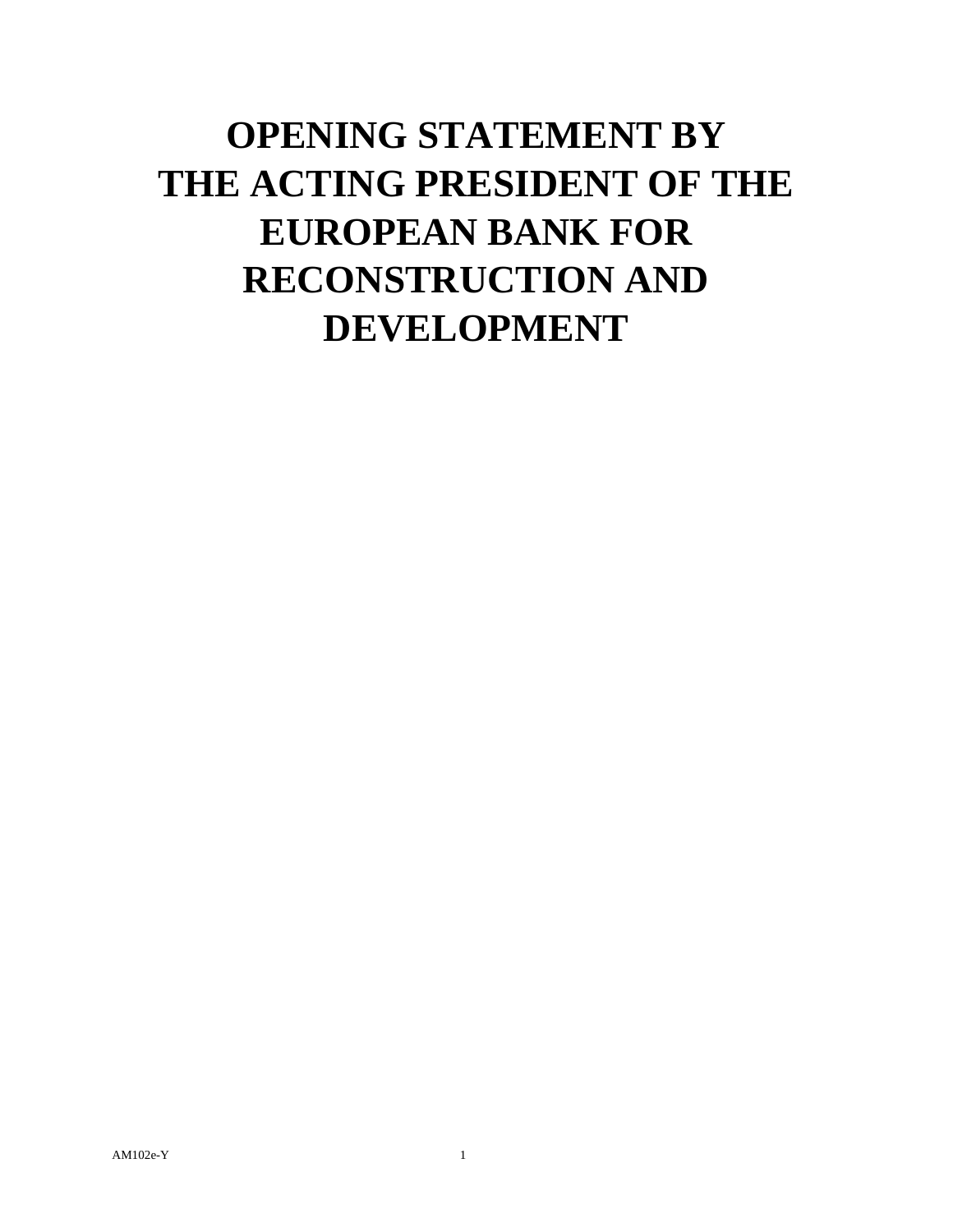## **EBRD ANNUAL MEETING BOARD OF GOVERNORS OPENING SESSION WEDNESDAY 7 OCTOBER 2020 EBRD HQ, LONDON**

**Jürgen Rigterink, Acting President**

## **INTRODUCTION**

Your Royal Highness,

Your Excellencies, Governors,

Ladies and Gentlemen.

Good morning,

good afternoon, good evening from an empty boardroom in EBRD's London headquarters.

Yes indeed, this is an EBRD Annual Meeting like no other.

Just as none of us will ever forget these last six months,

all of us have discovered

new sides to ourselves,

new talents and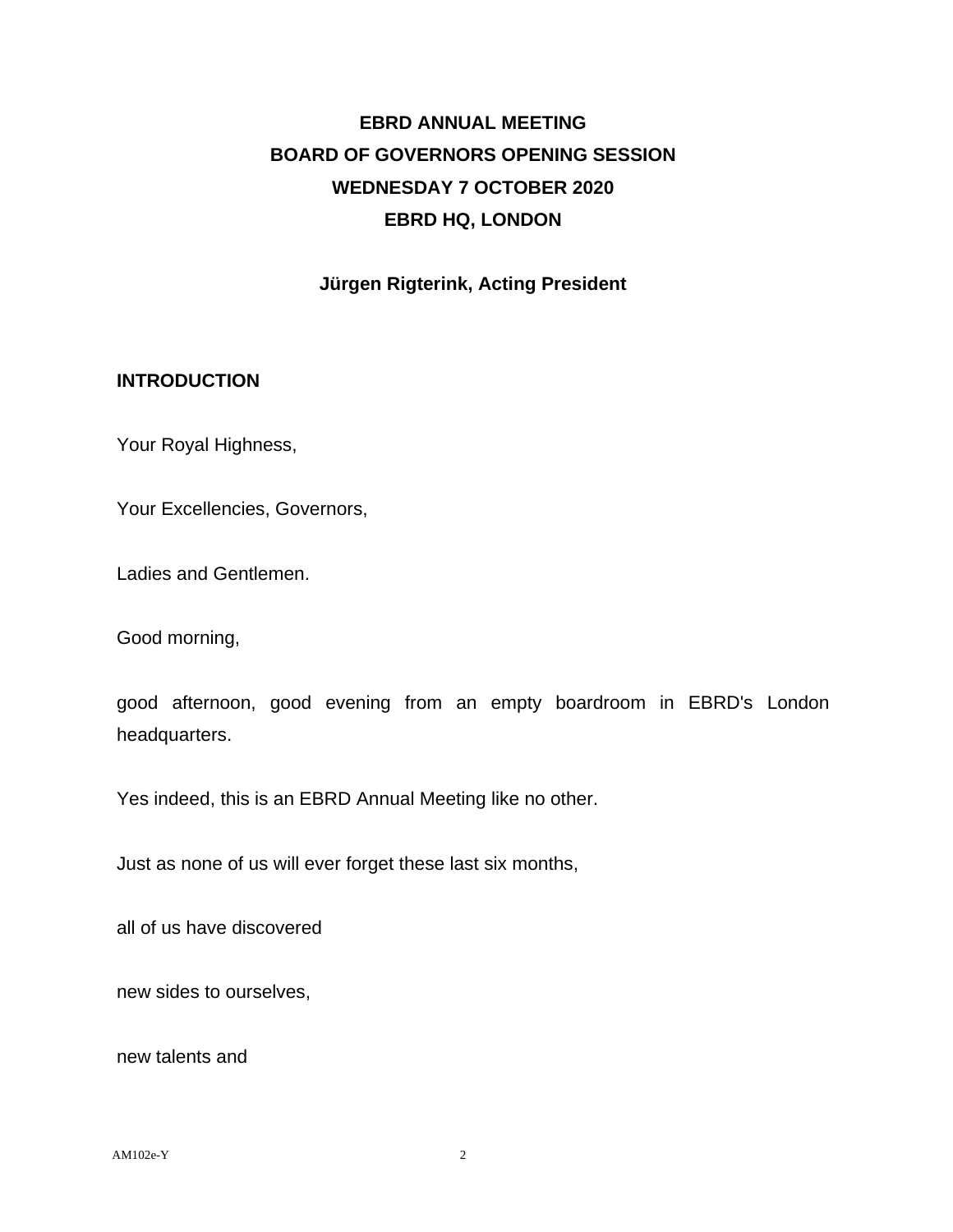unexpected strengths.

And we can say the same about the Bank itself and its impact across the three continents where we invest.

Like many of you, one skill

I have had to learn is

the art of talking to - and communicating through - cameras or screens.

As we all know by now,

it is a kind of a performance.

I am, indeed, the

Acting President.

A warm welcome to all of you, to this, the Bank's

29th Annual Meeting.

My message to you today is straightforward:

That the events of recent months demonstrate

- once again - how the EBRD is the Bank, which always rises to – and meets the challenges of the hour.

We had a taste of this in 2019.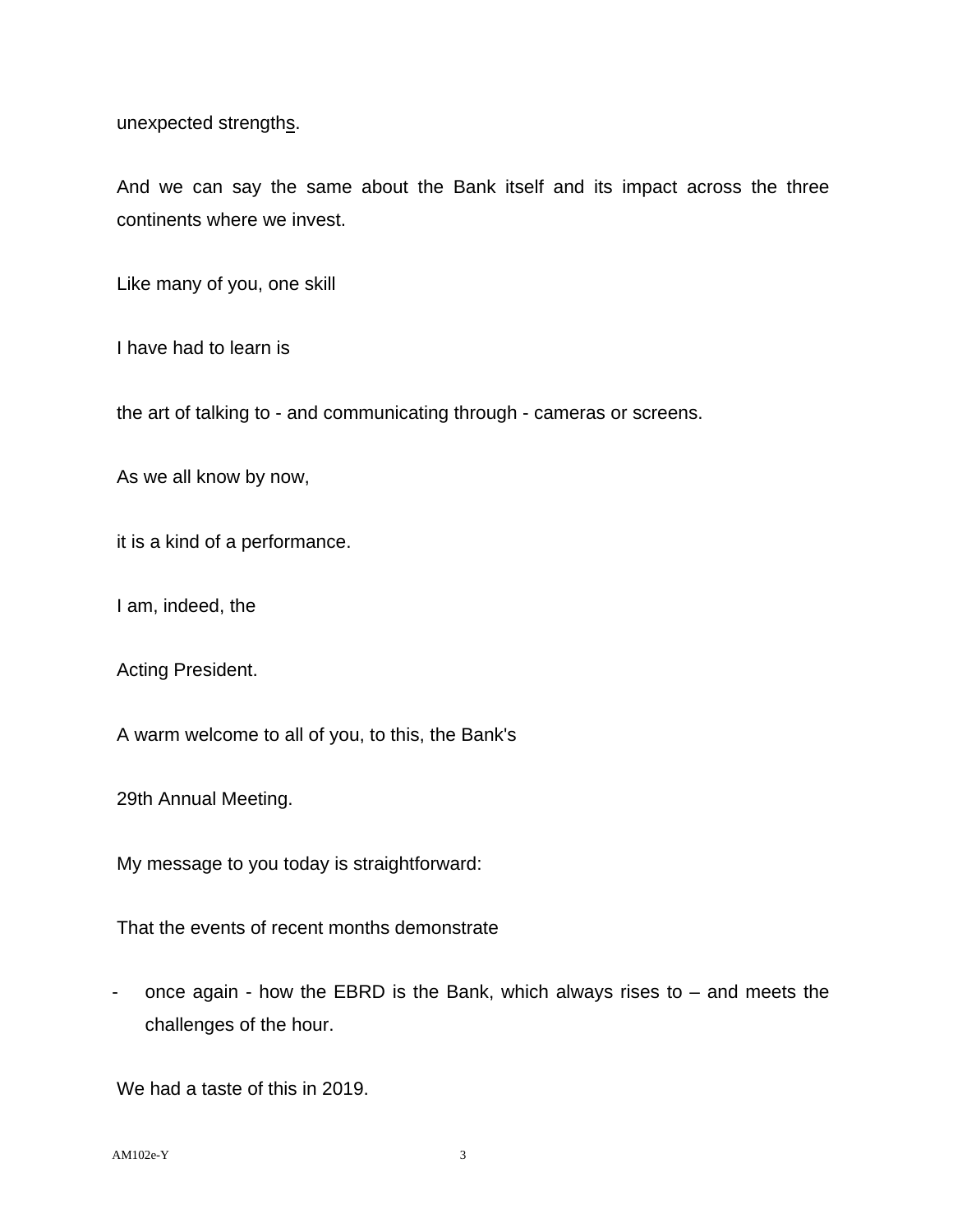It seems like ancient history now, but as the Chair of our Governors has already mentioned, last year was a record one in so many ways:

\* Record financing: breaking the 10 billion Euro barrier for the first time in our history;

\* A record number of projects: 452 compared to 395 the previous year;

\* Record levels of green financing: 46 per cent of our total business volume.

And all this with a very strong financial performance, earning a net profit exceeding 1.4 billion Euros, our best in over a decade!

We started 2020 with a clear plan to do even more to build sustainable, open markets in the almost 40 economies where we invest.

None of us could have guessed what would be required - at work, at home, in our different countries - in the months ahead.

And I won't hide the fact that those first few weeks of lockdown were the most challenging of my working life.

Back in March, when we said goodbye to our offices, we weren't sure how best to stay in touch with each other, let alone our clients.

But EBRD staff - and our partners - put in heroic efforts to improvise and pull through the worst crisis most of us have ever experienced.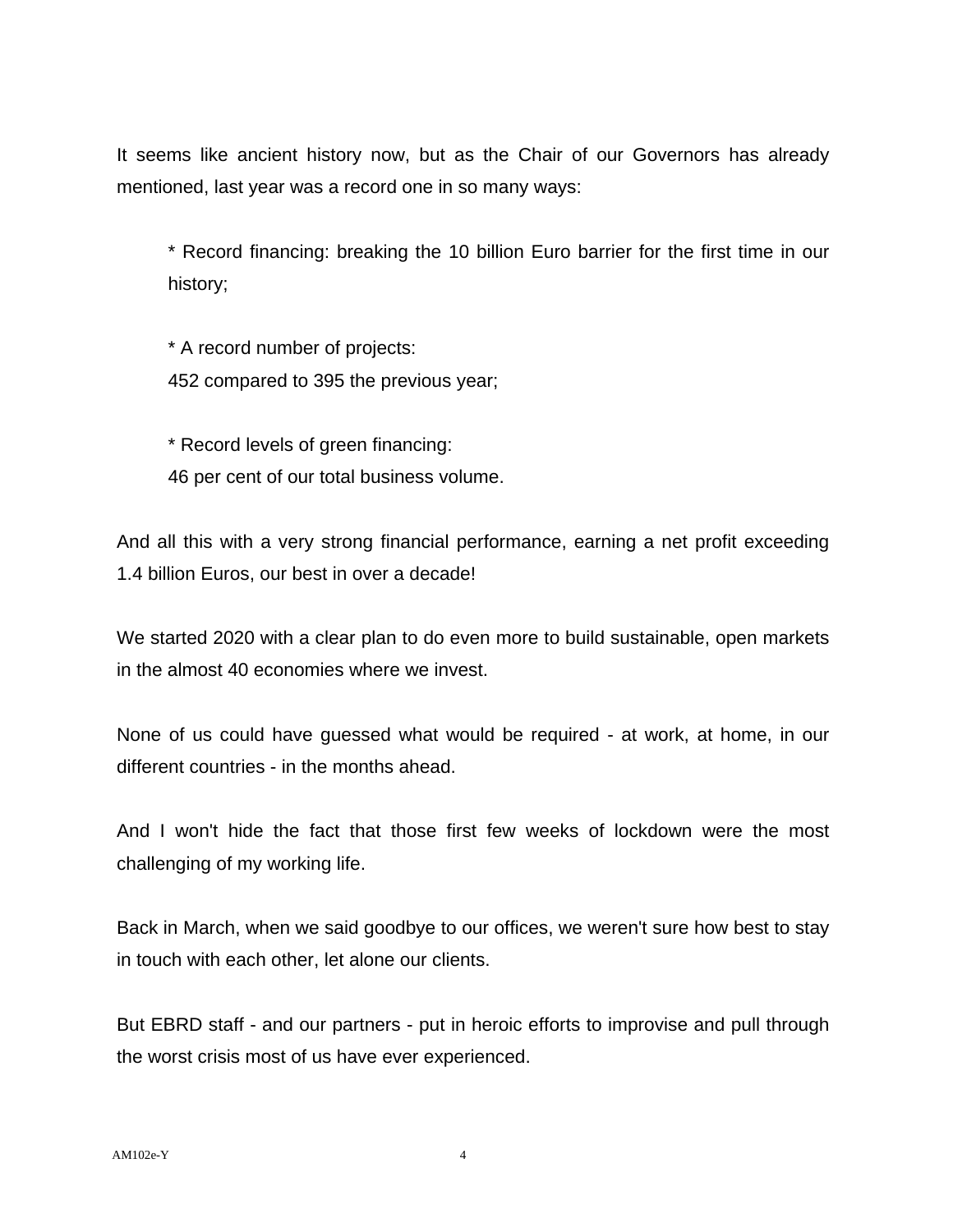Here again we have shown that, even in the most dire circumstances, when economies are contracting and companies risk going under, we are a Bank which gets the job done.

Even, as in my case, from a kitchen table in south-west London.

I need to say a huge 'thank you' to all our staff for the way they have performed 'above and beyond' the call of duty, including those involved in planning this annual meeting in such difficult conditions.

But I also want to thank our shareholders, our donors and our many partners from civil society and across the development finance world for their support.

Only by working together could we have delivered so much, so fast, to so many, with so few:

\* On Friday, March the 13th, we were the first multilateral development bank to launch an emergency crisis response, our Solidarity Package !

\* And committing almost all our activity - this year and next - to countering the impact of the pandemic and supporting the economic recovery. This is expected to exceed well over 20 billion Euros.

The needs are unprecedented and so is our response: record investment by the end of August of this year of more than 7 billion Euros, compared to 4.9 billion Euros for the same period of last year.

Yes, indeed, an increase of over 40% compared to last year's record-breaking year.

And with the pandemic seriously disrupting trade flows, our Trade Facilitation Programme has come into its own.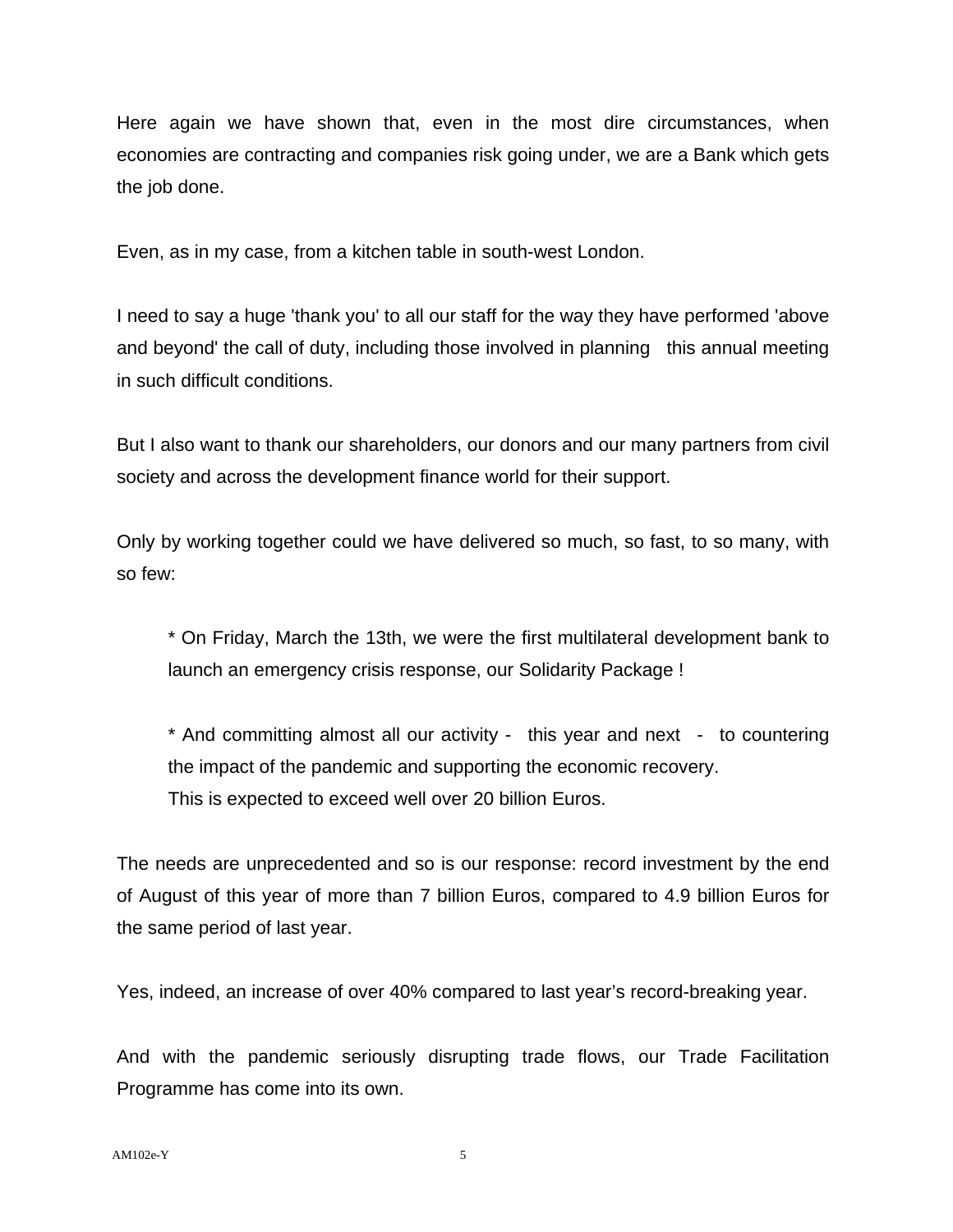For example, in the first 6 months of this year we financed more than one thousand trade deals amounting to almost 2 billion Euros, the highest turnover in our history.

I certainly did not expect to be asked, in the midst of such a crisis, to take over as Acting President.

But it has been a great honour to lead this institution, if only for a short time. I will return to my role as First Vice President as soon as my successor arrives.

And I will do so full of gratitude for the support I have had from staff and from colleagues on the Board of Directors.

For now, our world is dominated by the coronavirus pandemic … and by our efforts to help recover from its economic impact.

This has to be our priority.

And it is.

However, there are many more challenges that the Bank must meet and overcome.

Yes, we need to preserve the progress made so far in our countries' transitions.

But we also have to move even faster towards a more resilient and more sustainable future.

The proposal for our next Strategic and Capital Framework plans to do just that.

\* by Accelerating the transition to a low carbon economy: green finance will be the majority of our business by 2025;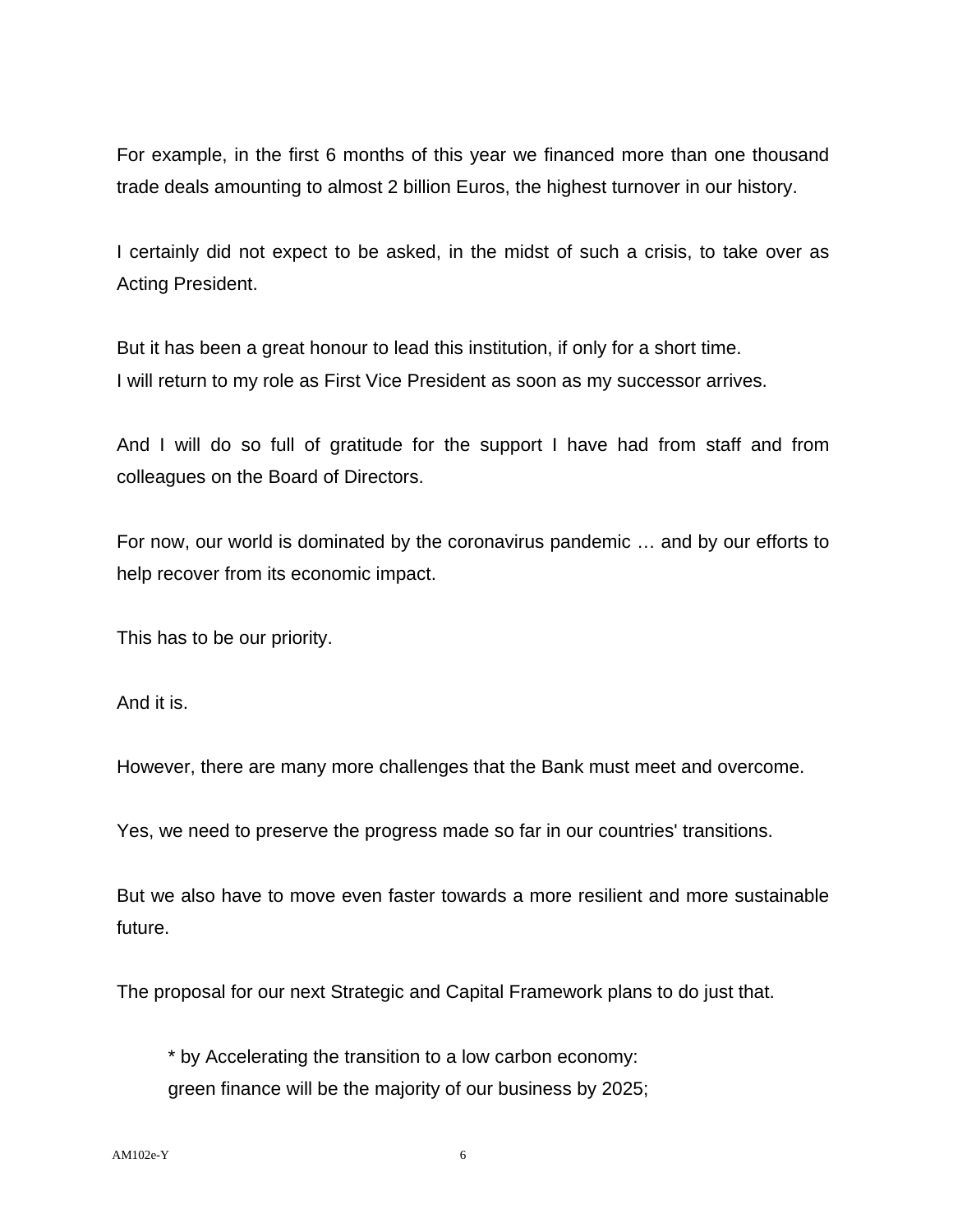\* by Promoting equality of opportunity through access to skills and employment, finance and entrepreneurship and support for women, young people and under-served communities;

\* and by Accelerating digital transition, unleashing the power of technology to bring about change for the better.

Working with you, our shareholders, our Board and colleagues from across the Bank, has enabled us to prepare a very strong Strategic and Capital Framework, and I am looking forward to hearing your views on it later today.

Before I go, there is one person who deserves a special mention.

That is our President for the last eight years, Suma Chakrabarti.

He was certainly the smartest, hardest working boss I have ever worked with, someone with a profound knowledge of - and passion for - development.

Suma, your legacy, especially putting policy reform and inclusion at the heart of what we do, will live on for many years yet.

Under your leadership, the EBRD really did become, as you put it, the 'indispensable Bank'.

## Thank you!

Ladies and gentlemen, back in the dark days of March, at the beginning of lockdown, in an EBRD video, I told the world: 'we are with you'.

You will have heard that same message again in the dramatic and inspiring short film